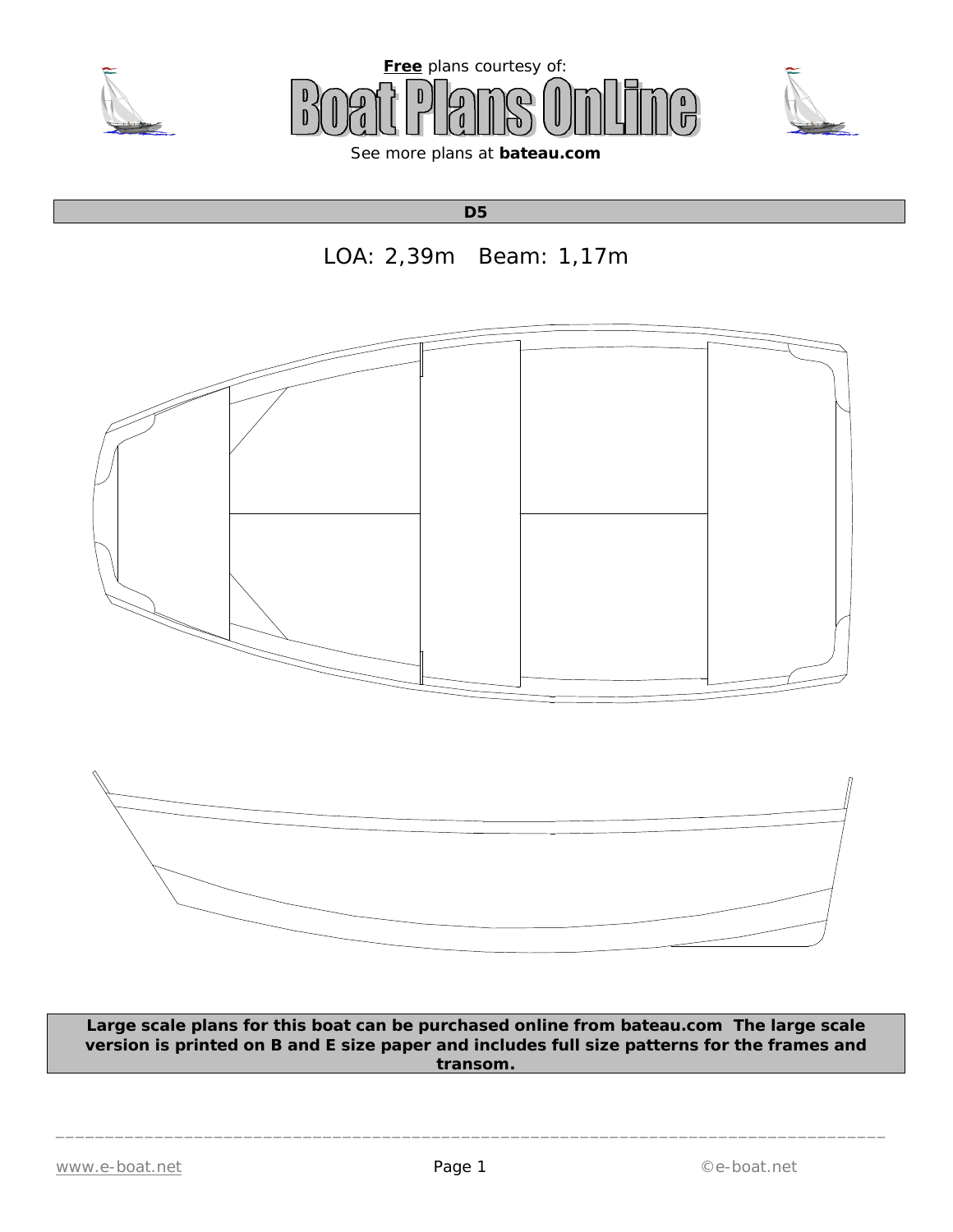





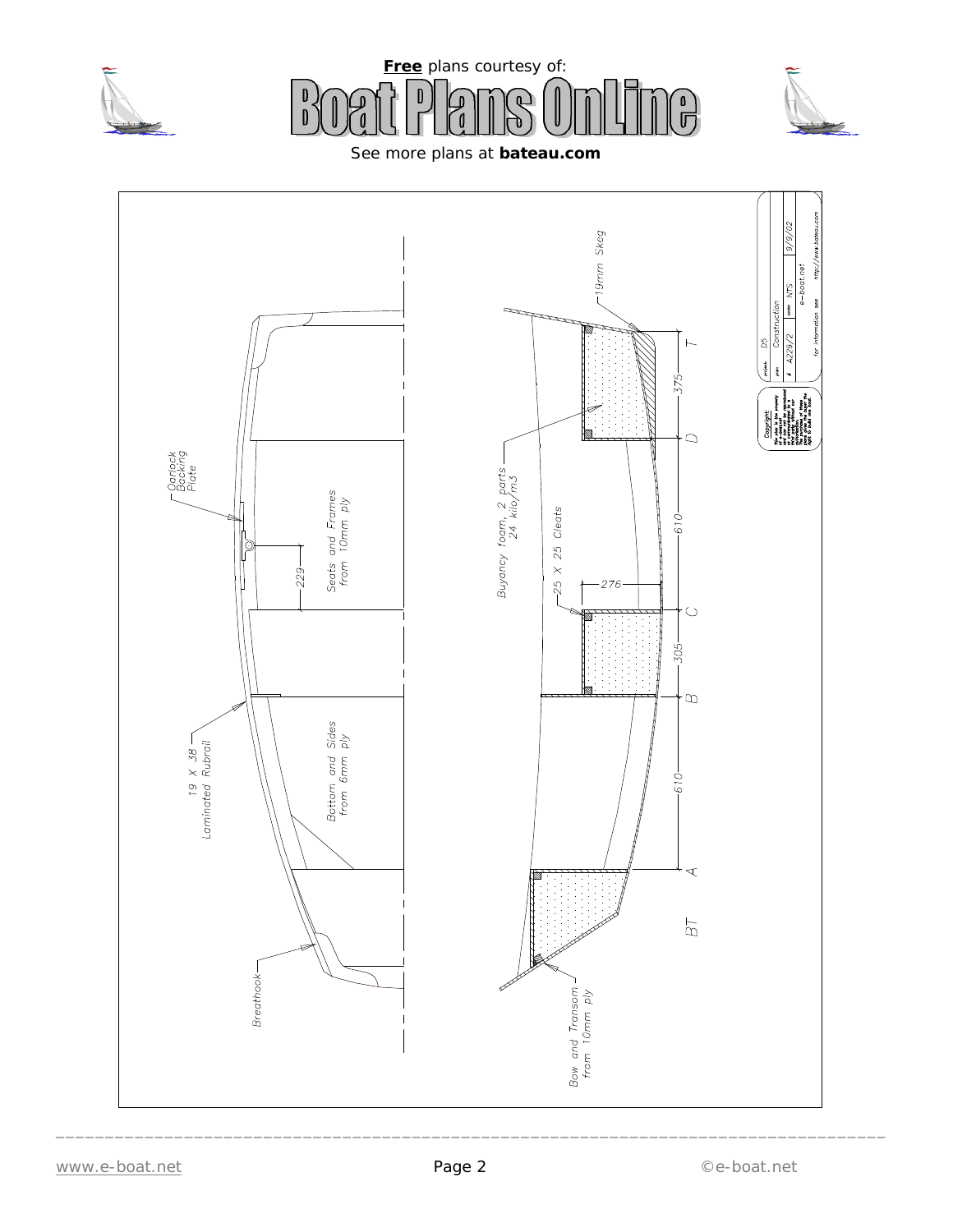





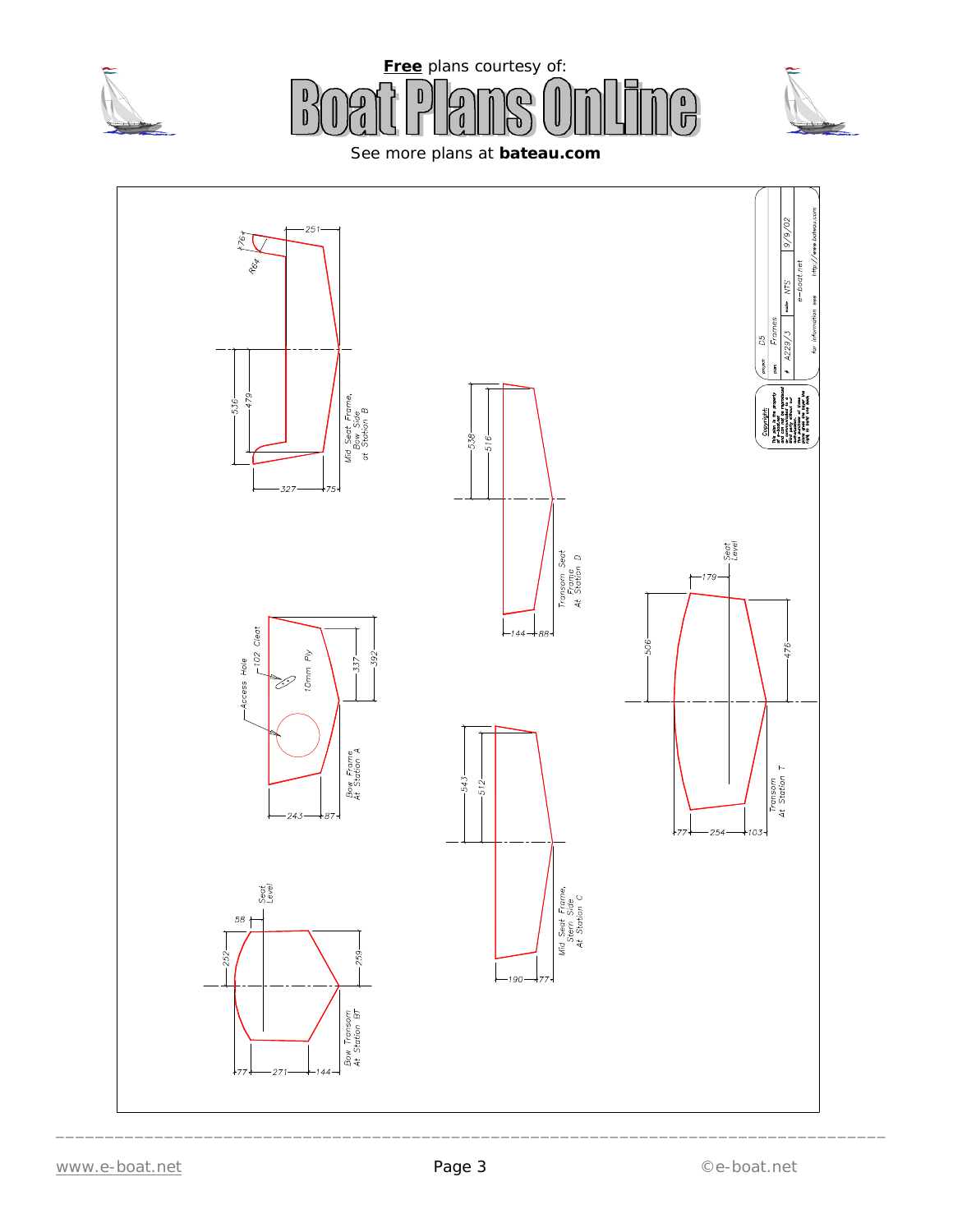





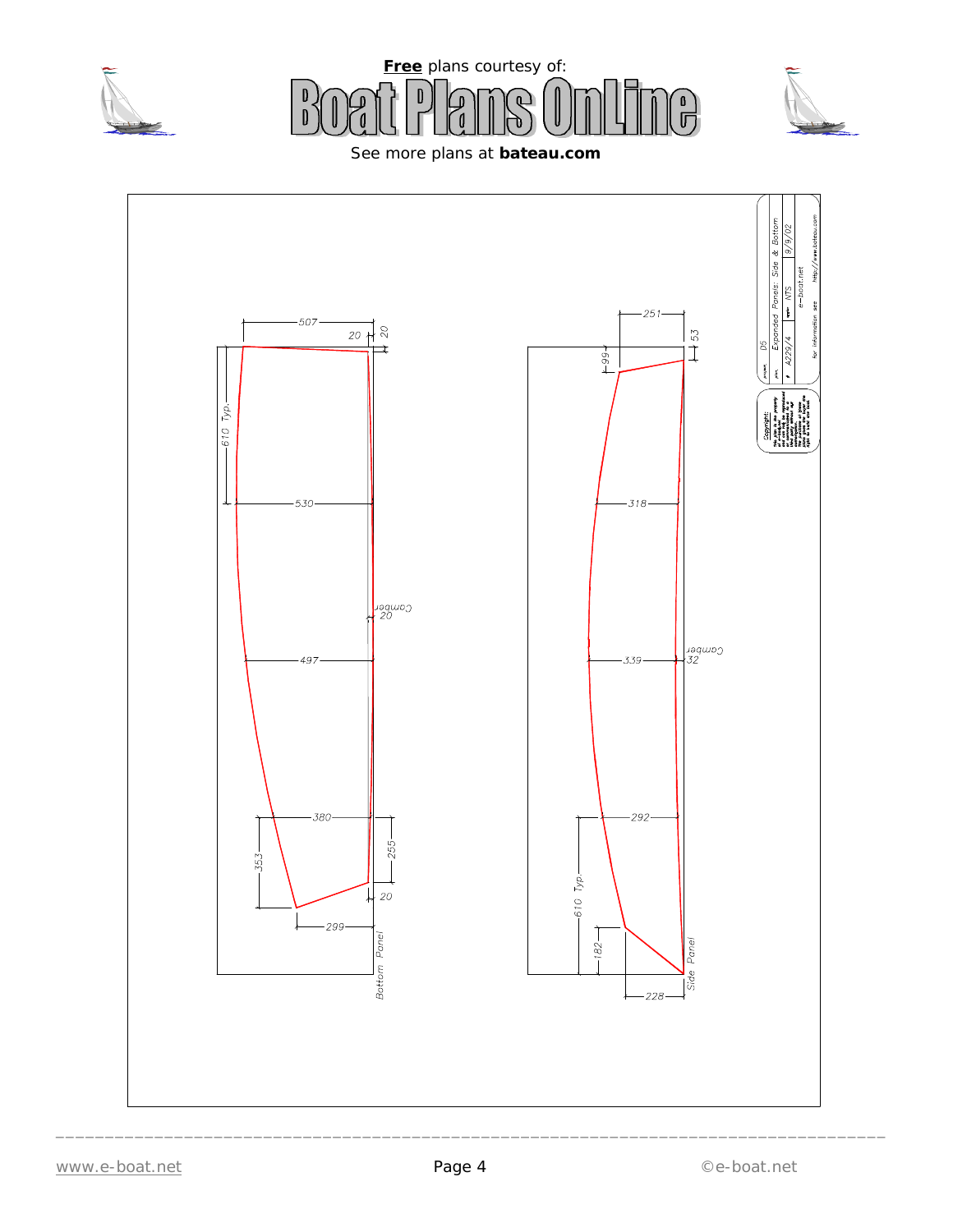





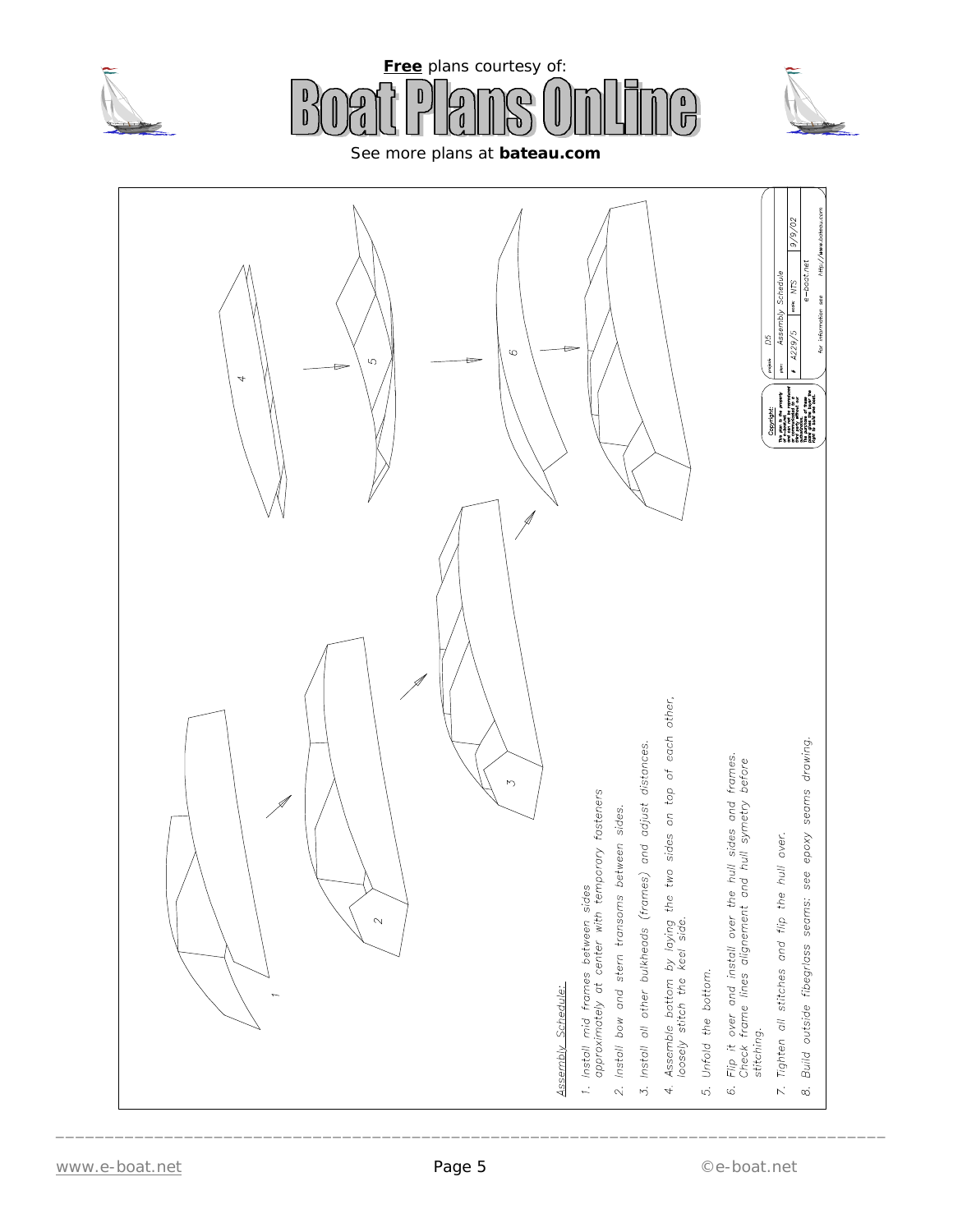





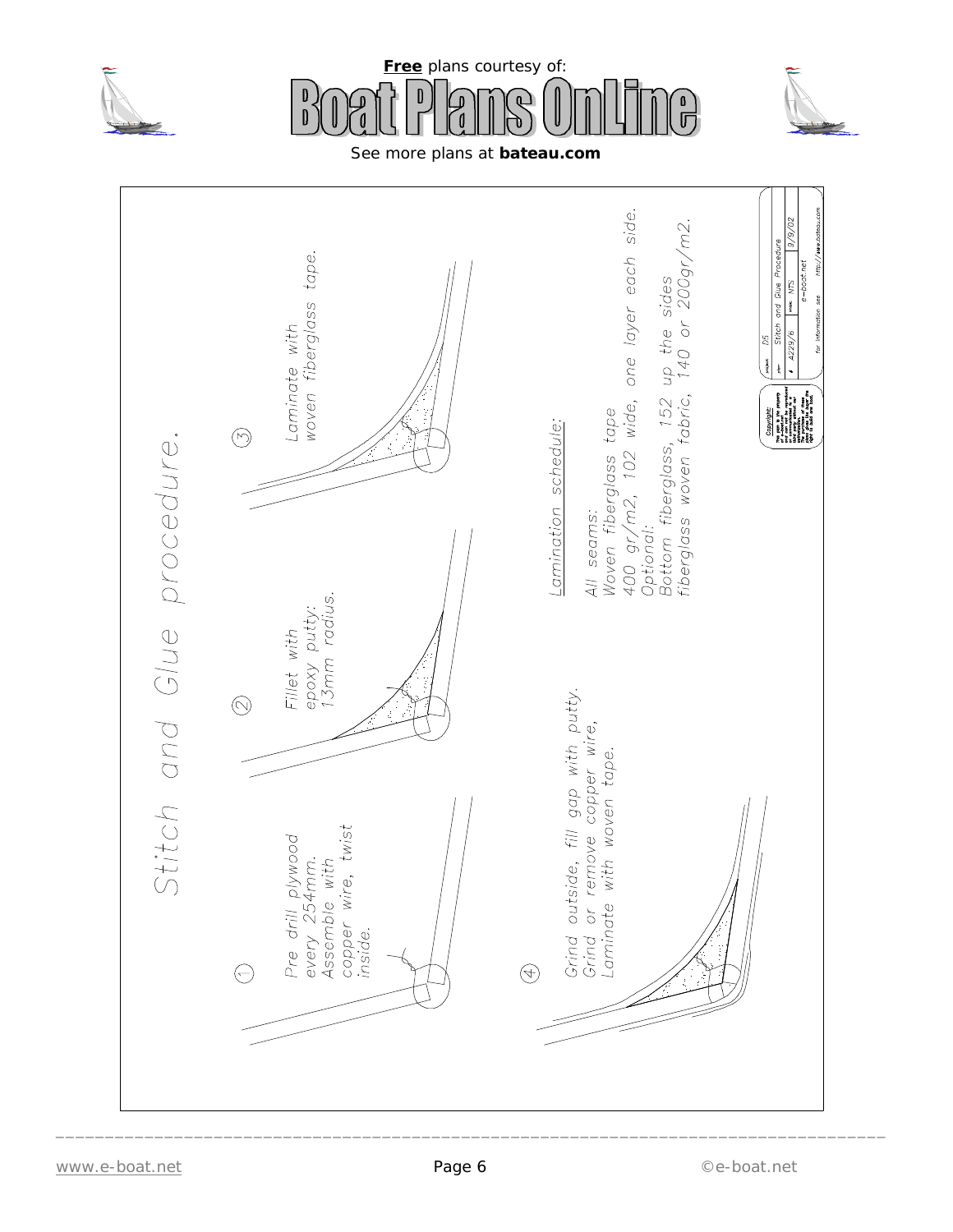





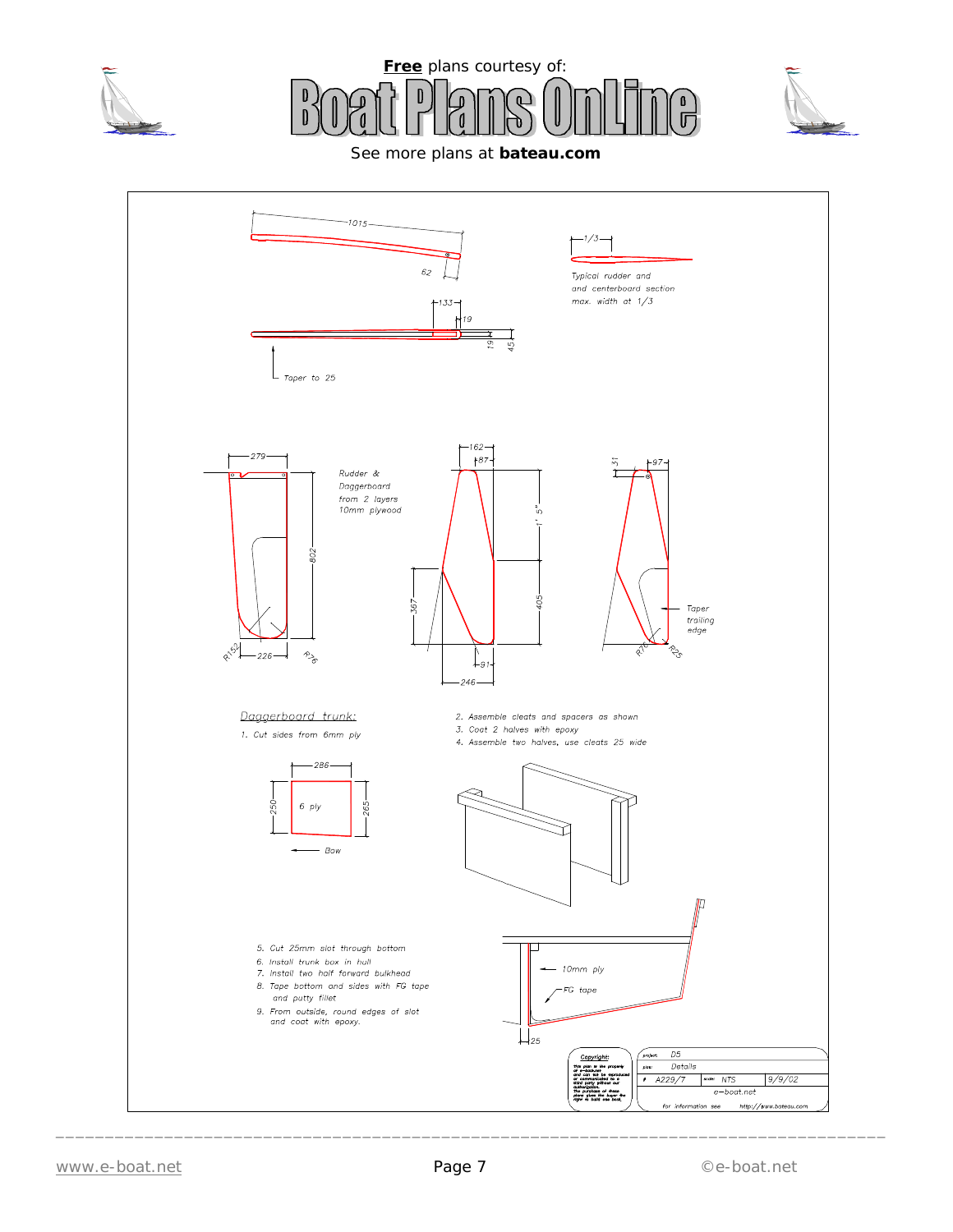





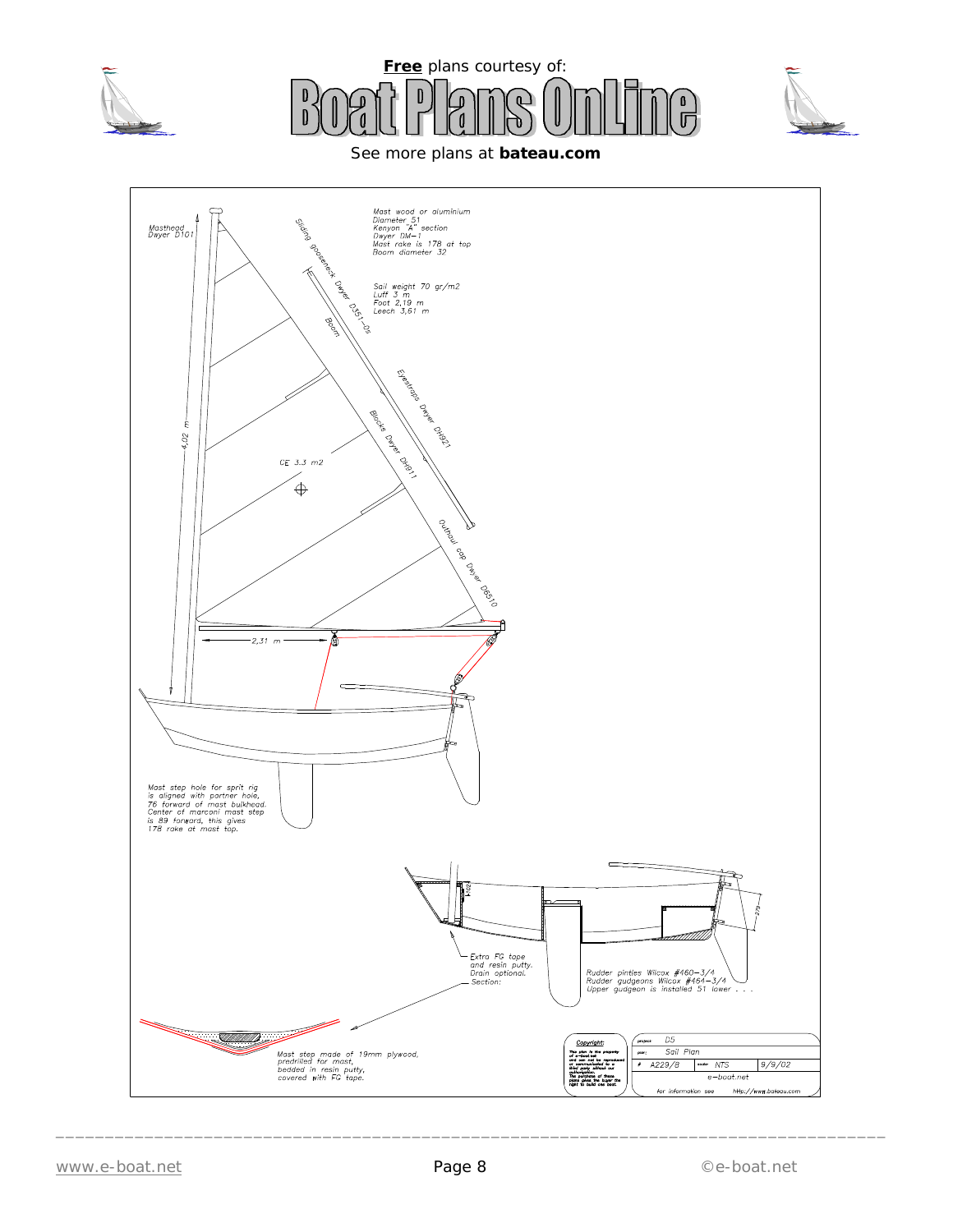





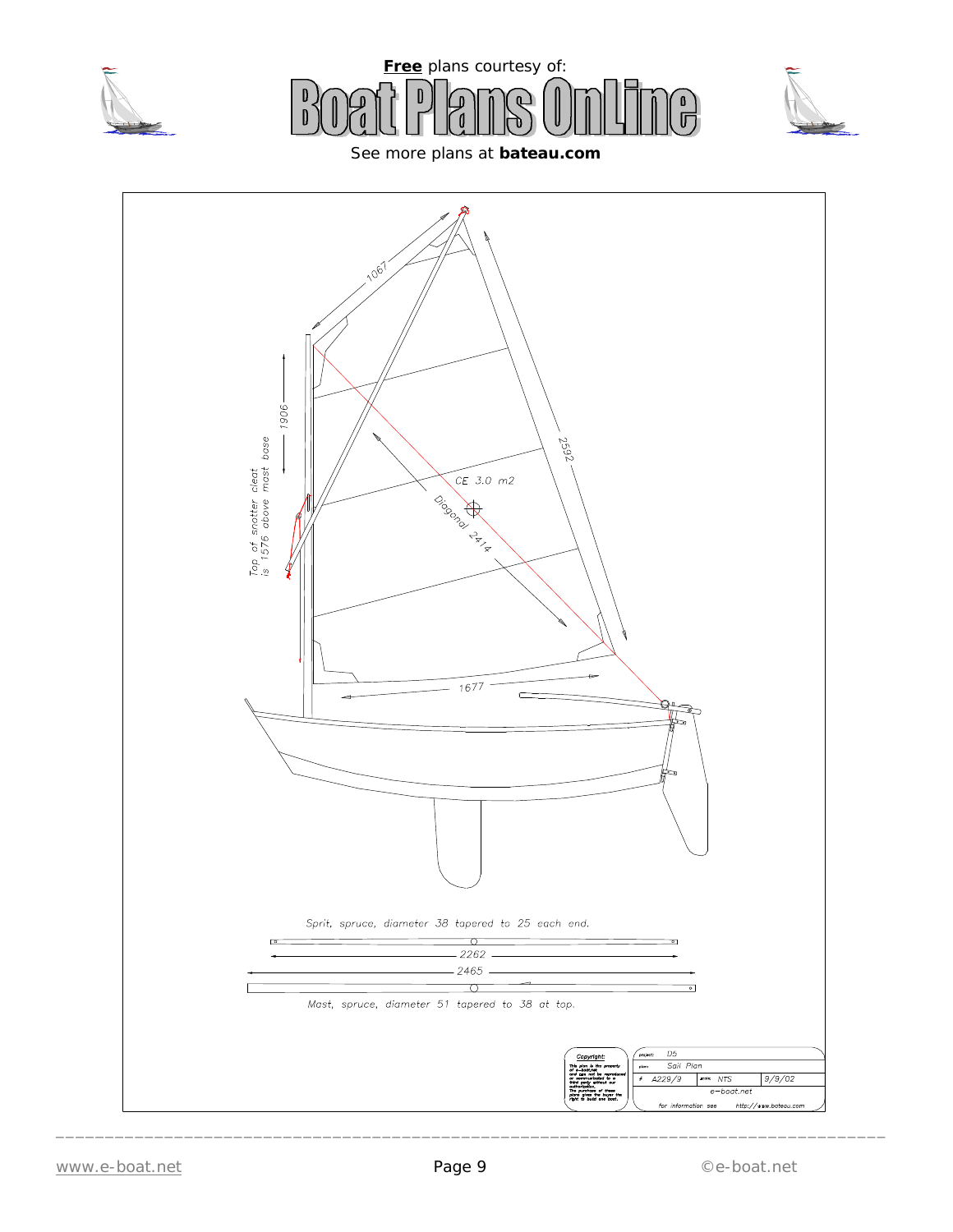





*These building notes are not a boat building course.*

*Our web site bateau.com features a large number of tutorials and help files about the methods used to build this boat. In addition to the material freely available, we recommend the following books:*

*- Devlin's Boat Building*

*- Boat Building with Plywood by Glen-L*

*- Steward's Boat Building Manual*

*- The Gougeon Brothers on Boat Building*

*Those books are a good introduction to boat building in general. The building method described in the Devlin book is close to our method but if there is any conflict between their specifications and ours, you must respect ours.*

# **D5 Building Instructions:**

#### **BOM:**

| Plywood panels 1/4" (6mm): 2   |                                                                      |  |
|--------------------------------|----------------------------------------------------------------------|--|
| Plywood panels 3/8" (9mm):     | $-1.5$                                                               |  |
| Fiberglass tape 9 oz. 4" wide: | 50 yds (200gr/m2, 10 cm wide, 1 roll, 45m)                           |  |
| Epoxy resin, gallons:          | $1.5(6$ liters)                                                      |  |
| Fillers, gallons:              | 0.5 (2liters) (fillers such as woodflour are acceptable substitutes) |  |
|                                |                                                                      |  |

Some assumptions were made to calculate the quantities:

- ♦ A 10 15% waste factor for all materials is included in the BOM.
- The seats and frames can be taped with 6 oz. or 9 oz. Tape. (150 or 200gr)
- ♦ The resin use includes a complete coating (120 sq.ft./gal.) of the inside and outside of the hull but does not include the optional bottom fibreglassing.
- ♦ The resin calculation is based on a 40% glass content. Careful builders can reach 55 60%.
- Fillers are cheap: buy too much of it. Fillers such as these can be used: micro-balloons, wood flour etc.
- Not included in the BOM are fasteners, throwaway brushes, tools, cleaning products and paint.

#### **Labor:**

It should take the average person 20 hours to build the D5:

| Draw the panels on the wood:   | 1 h            |
|--------------------------------|----------------|
| Cut the plywood:               | 1 <sub>h</sub> |
| Drill holes for the stitching: | 1 <sub>h</sub> |
| Stitch the panels together:    | 1 <sub>h</sub> |
| Fillet inside:                 | 1 <sub>h</sub> |
| Tape inside:                   | 1 <sub>h</sub> |
| Prepare outside:               | 1 <sub>h</sub> |
| Tape outside:                  | 1 <sub>h</sub> |
|                                |                |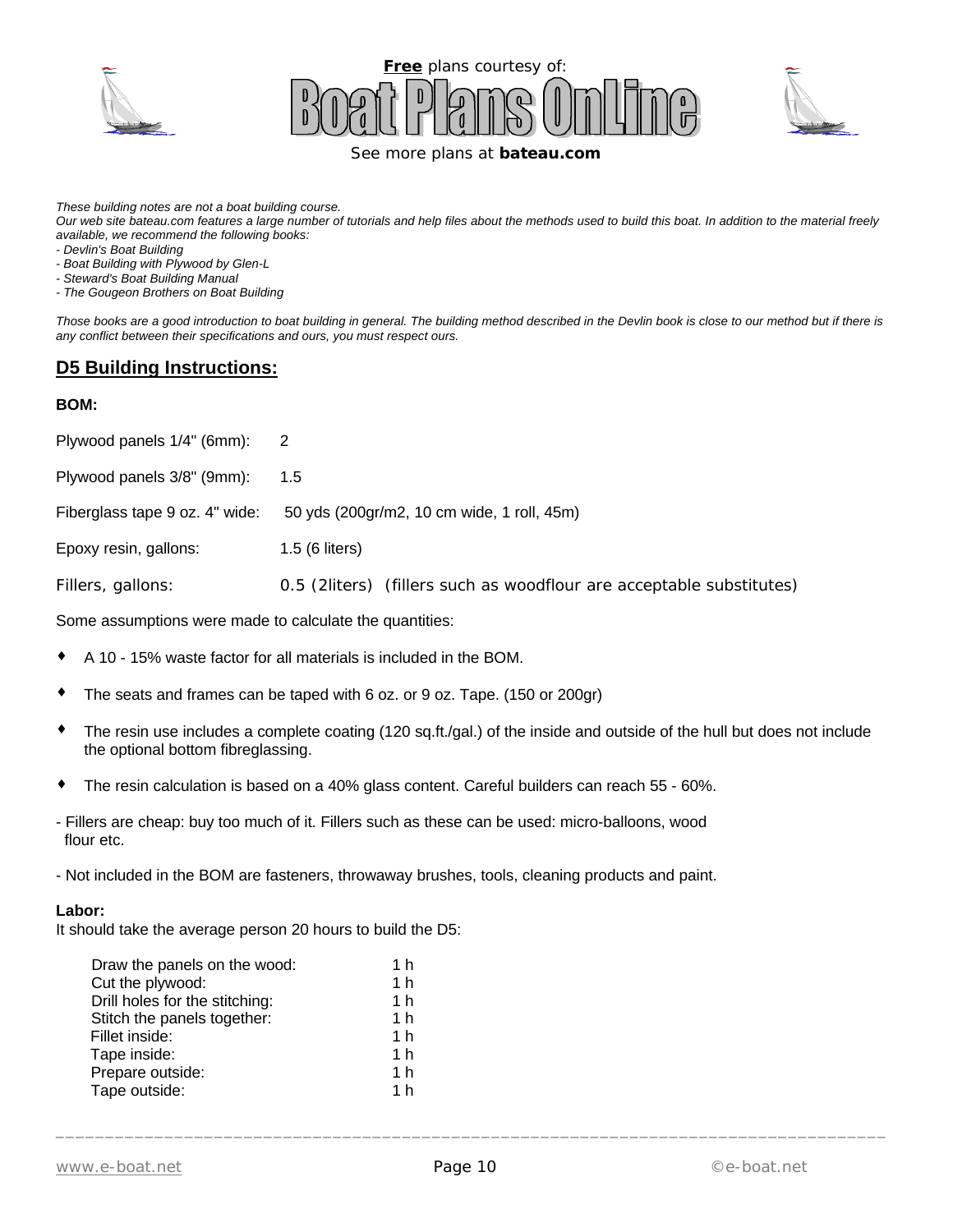





| Put lids on seats:                | 1 h |
|-----------------------------------|-----|
| Tape seats:                       | 1 h |
| Foam seats:                       | 1 h |
| Install oarlocks, knees, rubrail: | 4 h |
| Prepare for paint (sand):         | 3 h |
| Paint:                            | 2 h |
|                                   |     |

## **How to build**

Read the complete text before you start, including stitch and glue and materials.

Important: print the plans before you read the building instructions. It is difficult to understand the description of the building procedures without looking at the drawings. The plans are very simple and much easier to understand than the text: "A small drawing is worth more than a long lecture" (dixit Napoleon Bonaparte).

Let's start!

# **Building sequence:**

#### **Side panels:**

- Transfer the outline of the full size pattern to the plywood OR, transfer the dimensions from the expanded panels drawing to the plywood. Refer to the nesting drawing for the best use of your plywood sheets.

- Cut the first side panel.
- Using the first panel as a pattern, cut the second side panel keeping in mind that it must be a mirror image of the first one.
- Proceed the same way for the bottom panels.

#### **Frames:**

- Cut all frames and transoms from 3/8" (9mm) plywood. All dimensions given on the plans are true: there is no need to deduce the thickness of the plywood. The transoms can also be cut from 3/4" plywood or from 2 layers of 3/8".

- Our online tutorials describe how to cut notches in the frames at the chines if desired. These notches not only allow you to tape the seams in one piece but also act as limber holes. In this case, builders usually do not cut these notches: the seams are taped over the installed frames. As a result, the seats can be filled with buoyancy foam.

- Before assembly, drill holes for the stitches every 4" (10cm) at 3/8" (1cm) from the edge of the plywood. Always measure the holes location from the same corner or they will not correspond. Drilling is not necessary if you tape the panels together.

## **Assembly:**

- The assembly drawing shows the most common assembly sequence.

- Start by stitching together the two side panels and the main frame (mid seat bow side). Align the marks on the side panels with the frame and fasten the frame to the side panels. Fastening can be done with screws or staples. Stitching or taping are other acceptable methods.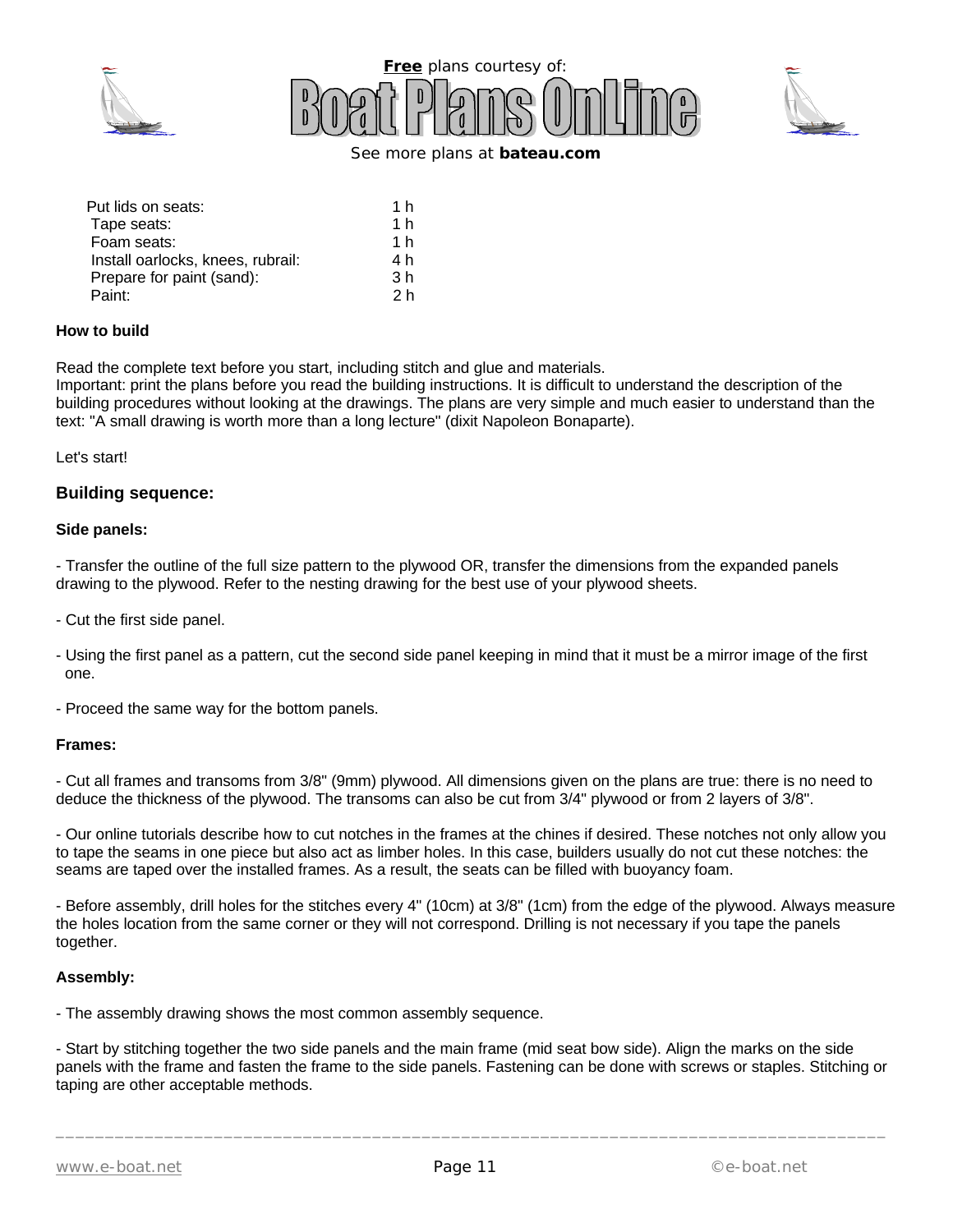





- Next, insert the bow transom and the stern transom. While bending the side panels, the curve of the sheer will appear. You will have to install some support under the middle of the hull: CBS blocks, 2x4's or a sawhorse. Staple or stitch the side panels to the transom.

- Insert all the other frames between the sides, aligned with the marks. Fasten the panels to the sides.
- Check the hull for symmetry by measuring diagonals.
- Assemble the two bottom panels at the keel side with loose stitches. It is easier to assemble the bottom panels folded as shown and unfold them later.
- Install the bottom panels on the hull.
- Stitch or tape all sides, tighten the keel stitches.
- Flip the hull over and build the seams.

#### **Epoxy seams:**

(see our online tutorials about stitch and glue for details)

- After plywood saturation, build the putty fillets along the chines, around the transom and at the bow. If the structure is sufficiently stable, you can also build the fillets between the frames and the hull. If not, wait for the first seams to cure. The radius of the fillets should be 3/4 to 1". (20 to 25mm)

- Tape the seams with 9 oz cloth, 4 to 6" wide. (200gr/m2, 10 to 15 cm wide)

- When the seams are cured solid, mark the bottom center line from the mid seat to the transom, drill 3 1/8" (3mm) holes on that center line: you will use these marks to install the skeg from outside. (The skeg can also be installed later)

- Install the skeg: pull it against the bottom with screws from inside. Epoxy glue. Fillet optional.
- Turn the hull over and build the outside epoxy seams.

- Turn the hull over again and install cleats for the seats on all frames and along the hull sides. While some of our plans show beveled cleats for the seats (sides), it is not necessary to bevel them as long as the gap between the cleats and the seat is filled with putty.

- Fill the gaps over the screws holding the skeg with putty.

- Install seat tops: glue on cleats with epoxy putty, staple. IF you build the sailing version, do not install the mid seat top before installing the daggerboard trunk. See the sailing version building notes.

## **Finish:**

- Install breasthook and knees. Their exact shape and size is unimportant but you need at least some small ones. Knees are fastened from outside and epoxy glued to the sides. For extra strength, an epoxy seam can be built underneath, between the hull side and the knee or cleats can be used.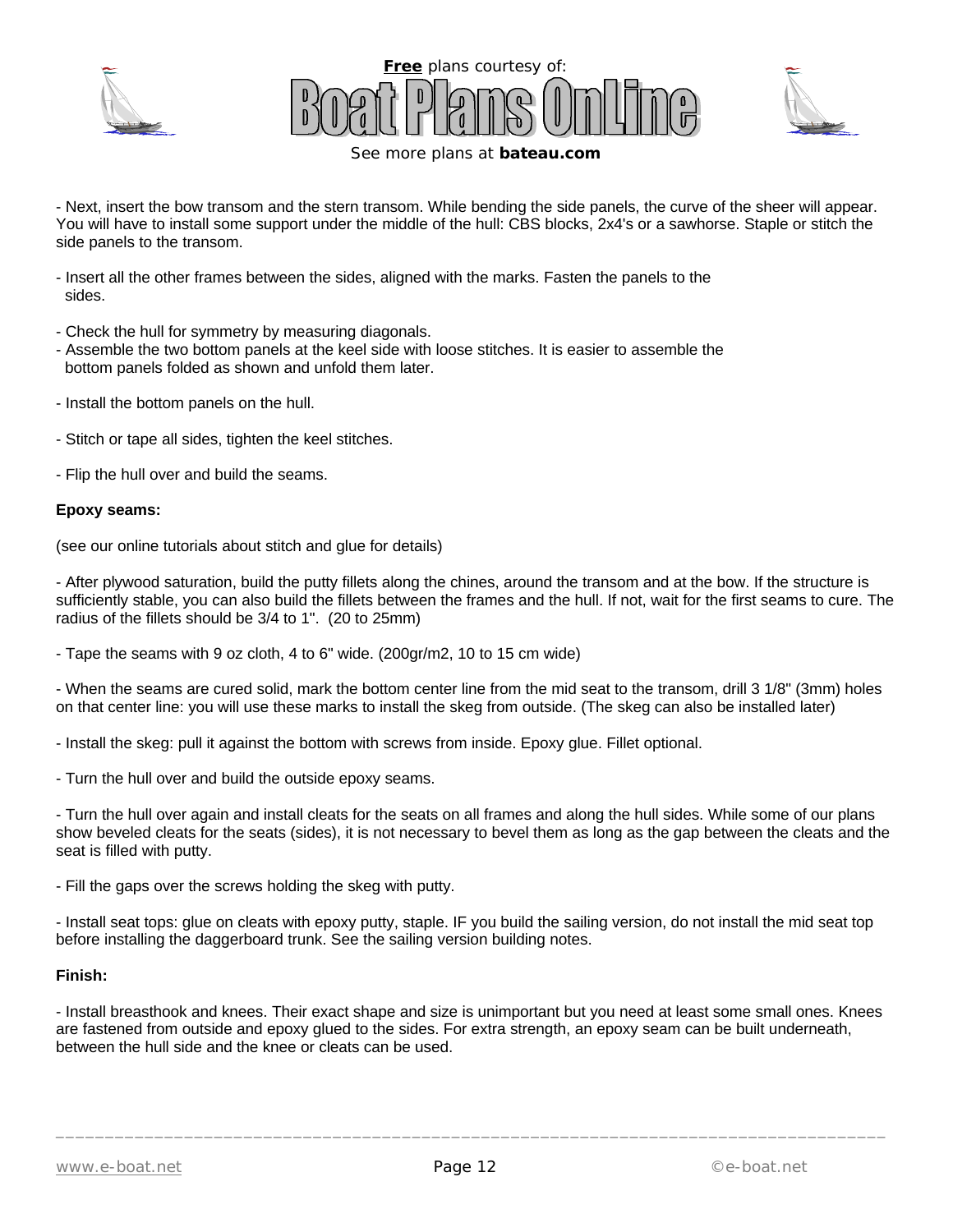





- Epoxy laminate the rubrail from several layers of thin wood: 3 x 1/4" or 2 x 3/8", 1-1/2' high. (3x 6mm or 2x9mm, 40mm high) Thin layers of wood, plywood or battens, are easily kept in place during the cure of the epoxy with spring clamps. Work on the two sides at the same time to avoid uneven tension on the hull, which would result in an asymmetric hull.

- Install backing plates (pads) for the oarlocks. Made from scrap 3/8" (9mm) plywood. Their center should be at 9" (22 cm) from the edge of the seat.

# **Options:**

- Buoyancy foam under the seats.
- Seats as storage boxes with lids.

- Painter eyebolt on backing plate, 3/8" (9mm) scrap ply in putty or hole for painter with stopper knot.

- Fiberglassed bottom: cover the bottom (and sides?) with the fiberglass or Dynel cloth, 4 oz. (100gr), before installing the skeg. The fabric should cover the chine with a 2" (5cm) overlap.

# **D5 dinghy – Sailing version**

#### **Notes:**

1. The following building instructions must be used in conjunction with the D5 rowing version building notes. Cutting schedules for the hull shell are identical but you must install the daggerboard trunk before the seat top. See notes about the dagger trunk assembly. The top of the mid seat covers the daggerboard trunk but a slot allows the daggerboard to move up and down. See drawings of sail version plans for the exact dimensions. There is a cut in the transom for the tiller.

2. The complete set of plans is made of all the D5 drawings plus sail plans for a sprit rig and marconi and appendages drawings.

3. Be aware that the building of the sailing version options takes more time than to build the rest of the dinghy and that the cost of the rig and hardware alone is much more than the cost of the materials for the complete rowing version. A good solution if you want to save money on these items is to look at what a second hand ship chandler has to offer: I once found a complete set up for a small dinghy, mast, sail, rudder for \$ 50.00.

# **Building instructions for the sailing version:**

## **Type of rig:**

Two types of rig are proposed: a sprit sail version and a marconi sail. While the marconi sail is the most common, the sprit sail is a better choice: lower center of effort, easier and less expensive to build, easier to use. Many other rigs can be used: some builders have used small sailboard sails with a sprit and it works perfectly well. Respect the position of the CE and of the daggerboard; everything else can be adapted to suit your taste. Use common sense in choosing your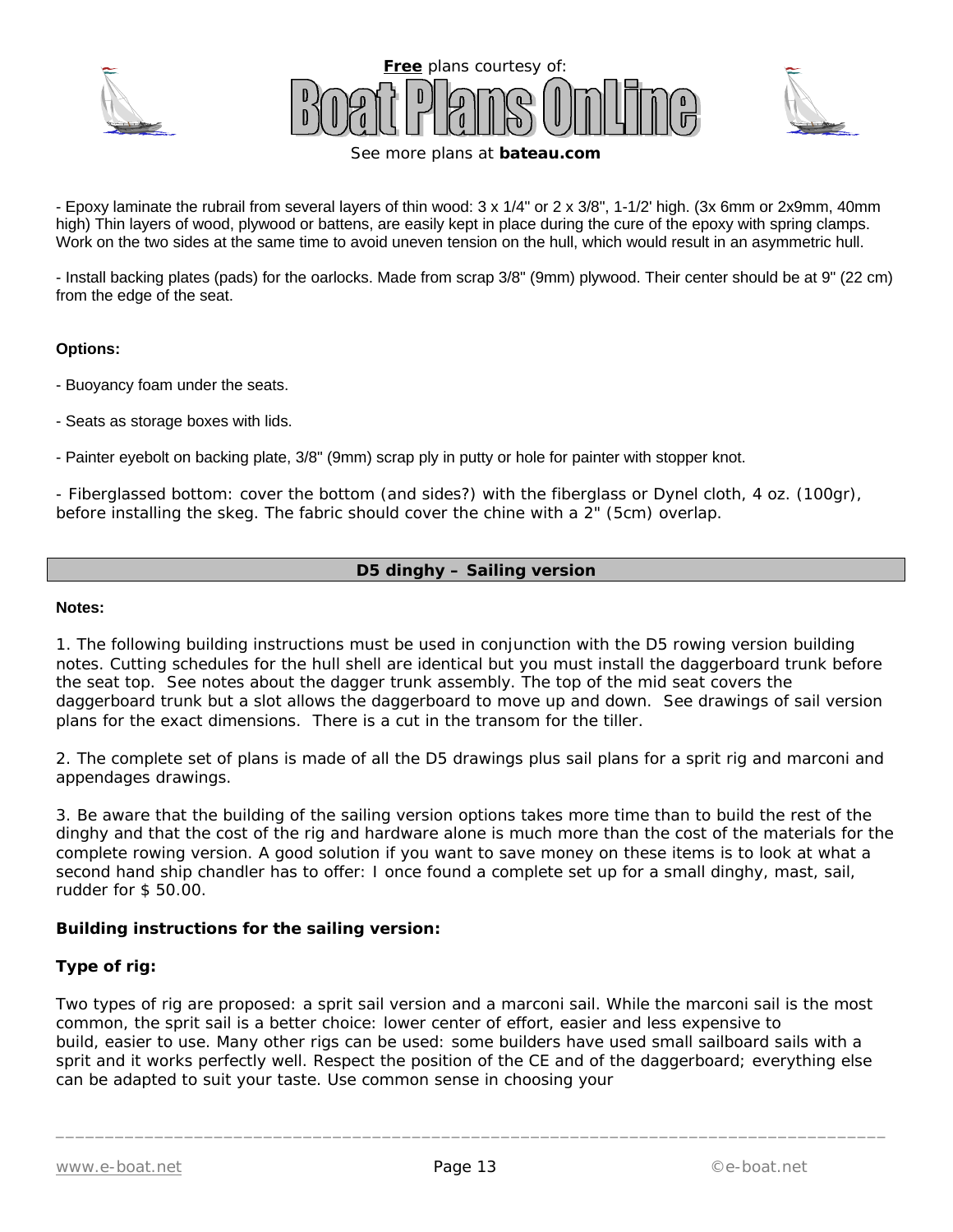





See more plans at *bateau.com*

rig: a tall rig on a thin mast used with a load of two persons in the dinghy will result in a quick dismasting. The dinghy should be sailed with a maximum one person on board.

The first drawing shows the marconi rig. Part numbers are given for a Dwyer mast but others can be used: you may find a used rig locally or cut a fiberglass sailboard mast to size. Don't use a wooden mast: too heavy for the marconi rig. Bring the sheet forward as shown and steer from the mid seat. Don't tie the sheet to a cleat: this is a very small boat and you should be ready to give some slack in a gust. The halyard cleat is on the forward bulkhead and not on the mast: in the case of capsizing, it will keep the mast in place. Cut the hole for the mast to the exact section of the mast: not all mast sections are perfectly round, the Dwyer for example is slightly oval.

The sheet uses a traveler or sheet horse: this simple line passing through two holes in the transom and made fast with stopper knots.

The second drawing shows the sprit rig. While it looks more complicated than the marconi, it is not. It is more efficient downwind and performs well upwind: the optimist uses a similar rig. You can build it yourself from easily available wood. The sail is simple to make and any canvas maker can cut it: it's flat. The panels are shown horizontal but a vertical cut is more traditional: it was required for cotton sails that stretched much more than Dacron. The mast and sprit can be stored on board while rowing: they stick out but not in an unmanageable way. And it looks a lot better than the marconi rig.

The snotter is a simple line tied around the mast. The snotter halyard is tied to the front bulkhead cleat and pulls the snotter down but a small wooden cleat on the mast keeps the snotter in place. That cleat is a simple wedge epoxy glued to the mast. A block can be used in the snotter but a loop in the line with a thimble is sufficient. The tack of the sail is secured to the same cleat as the snotter halyard. The sail is lashed to the mast in a zig-zag fashion. The throat and the peak are tied respectively to the mast and the sprit by short lines with stopper knots or with a loop. A mainhalyard may be used but is not necessary considering the very small size of the rig. When setting the sprit, take up enough on the snotter to eliminate the wrinkles in the sail between peak and throat. Use a peak pennant for the ultimate traditional look: a long 4' (10 cm) and narrow piece of colorful light material sewn or tied to the peak of the sail. The mast and sprit can be made from good quality 2x4's, spruce without knots. Cut a 2x4 in half lengthwise and round it: a very inexpensive but good-looking rig. The sheer shows a painted sheerstrake. This is optional, read the remarks about embellishments at the end of these notes.

# **Appendages:**

The tiller shown is made of laminated wood, 3/4" (18 mm) thick. The size of the slot for the tiller is critical if you want the tiller to sit at the proper angle: the forward side of the slot rests on the front of the rudder blade. Other methods to position the tiller can be used such as a cleat on the rudder blade. Other type of tillers can be used: I once made a tiller from an ax handle: strong and nice curves. Give the tiller more or less camber according to your taste but respect the length: it allows you sit on the mid seat and to tack without having to lift the tiller.

The dagger board has radii on the two sides: their shape is not critical. There is a notch for a shock cord that goes around the forward part of the mid-seat but some people prefer to glue a small vertical wedge on the side of the daggerboard. The purpose of the shock cord or the wedge is to keep the daggerboard down when you tack. Two holes should be drilled at the top of the dagger board: pass a line through them and you have a handle. The dagger board as well as the rudder should be profiled for better performance: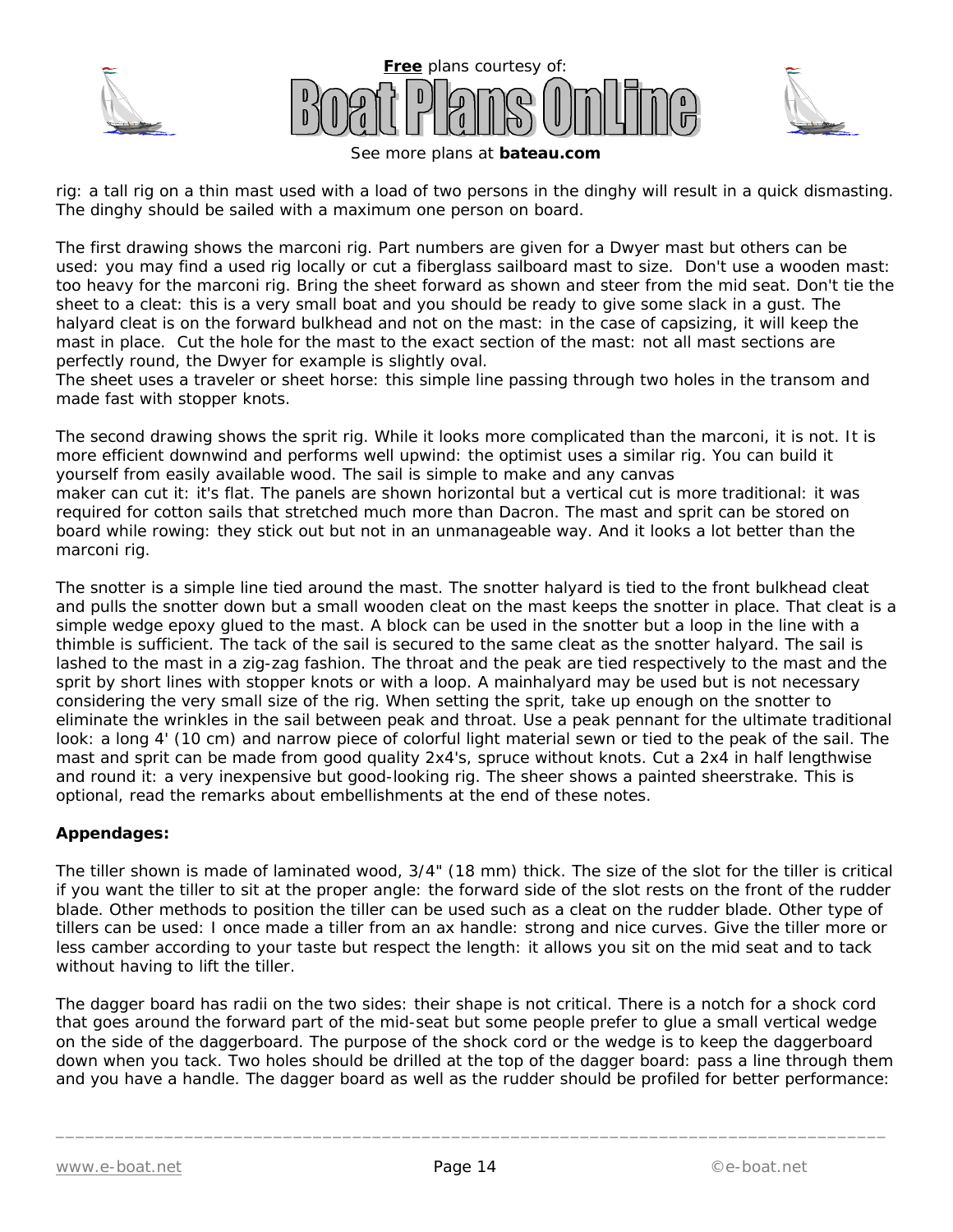





a typical NACA section is shown. Round the forward face and grind the trailing edge where indicated: under the waterline. Coat with epoxy.

The rudder is built the same way. No size is shown for the bolt to the tiller: 1/4"(6mm) with large flat washers is sufficient. The dagger board trunk is the most complicated part of the boat but if you break the building process down step by step, it becomes easy.

-Cut the sides from 1/4"(6mm)ply as shown. The shape of the bottom is not critical: epoxy stitch and glue is a very forgiving building method. The strength will come from the epoxy/FG lamination, not from a close fit.

-Install the cleats: various sizes of wooden strips may be used but the inside width and the length of the daggerboard trunk should fit the daggerboard. The drawings show 1" (25 x25 mm) square section cleats. Some lateral play is built in to allow for the thickness of the epoxy coating on the two parts.

-After coating the two halves with epoxy, glue them together and you have a complete daggerboard trunk.

-The daggerboard case fits between the frames of the seat in the middle, see construction drawing.

-Cut the bottom of the boat: position the daggerboard case between the frames and mark the corners. Drill through the four corners from inside. Flip the hull over and cut between the four holes with a jig saw. Flip the hull again.

-Position the trunk over the slot and build a fillet with putty. The drawing shows a section through the daggerboard trunk with putty and FG tape. Use two layers of FG tape, staggered. During all this, keep the trunk straight with temporary battens if needed.

-Flip the boat again and finish the outside edge of the slot: round and coat with epoxy.

-A slot for the daggerboard must be cut in the seat top. When installing the top, bound it to the upper part of the trunk (cleats) with resin putty or 5200.

This completes the installation of the daggerboard trunk. It is a very stiff and strong structure, somewhat oversized but if you run aground full speed with the daggerboard down only your pride will suffer damage.

# **Construction details:**

The forward bulkhead (mast bulkhead) and its top cover (mast partner) are made of 3/8" (9 mm) plywood and assembled as a seat: with cleats and laminated to the hull.

The hull is reinforced with one or two additional layers of FG tape under the mast step. A small wooden block, 3/4" (18 mm) scrap, drilled to the size of the mast is bedded in putty and covered with another layer of FG tape. The location of the hole for the mast is shown on the drawing: it must be aligned with the partner hole if you want a straight mast (sprit rig) or drilled 1/2" (12 mm) forward if you want some rake in the mast (marconi rig). A drain can be built in the mast step by laying a short piece of PVC pipe in the putty and cutting a limber hole in the bulkhead.